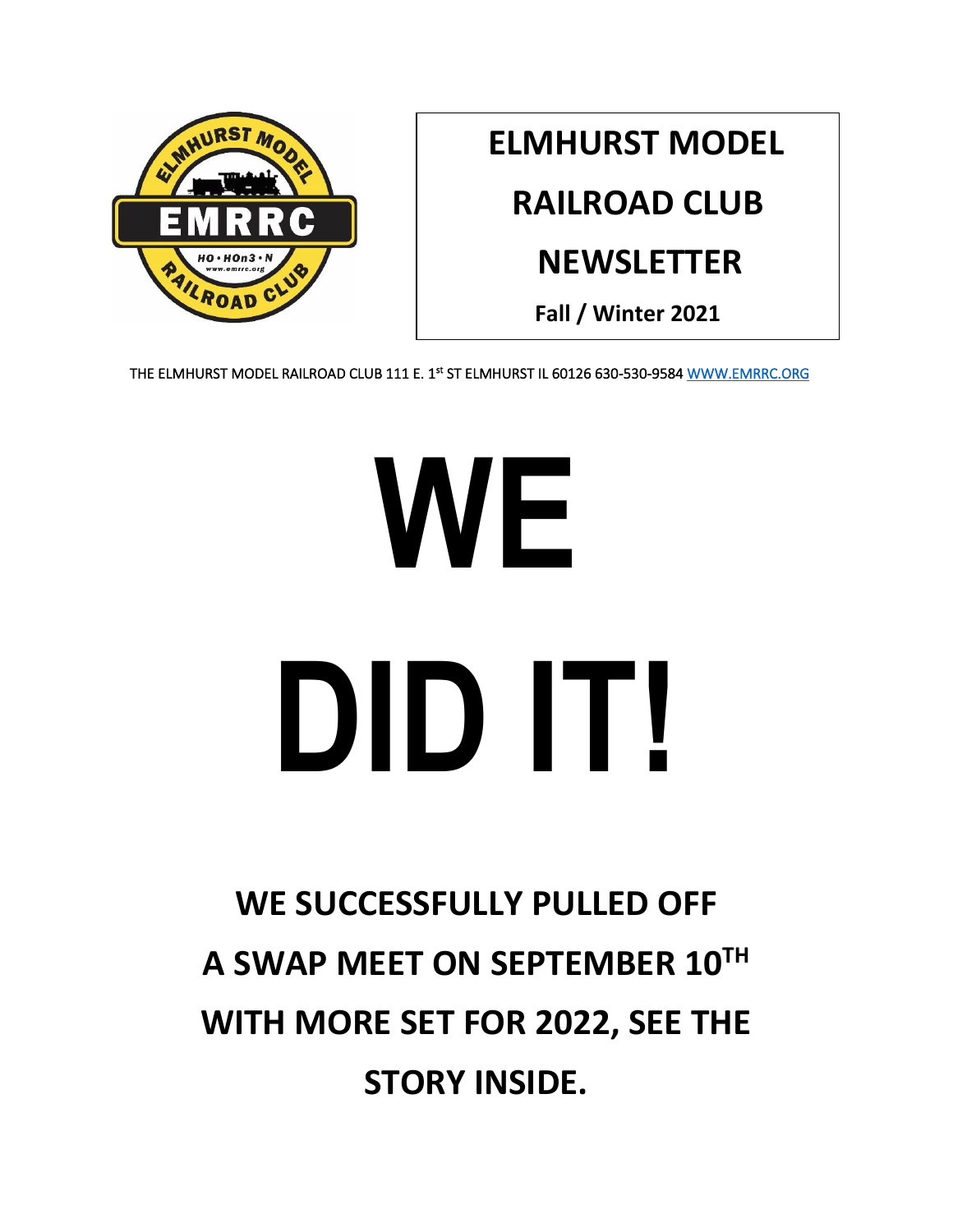### **SWAP MEET TOTALS FOR SEPTEMBER 2021 CLUB HOURS**

| Concessions         | No concessions this time | Sunday: Noon until 9:00 pm    |
|---------------------|--------------------------|-------------------------------|
| Tables & Admissions | \$1326.00                | Open house until 4:00         |
| Club Sales          | \$2049.00                | Monday, Wednesday & Thursday  |
| <b>GROSS SALES</b>  | \$3375.00                | 7:00 until 10:00 pm           |
|                     |                          | Friday: 7:00 until 10:00 pm   |
| Church Rental       | \$616.00                 | Open house all night          |
| <b>Table Rental</b> | \$705.00                 | Saturday: 3:00 until 10:00 pm |
| <b>Truck Rental</b> | \$405.00                 | Tuesday night is work night.  |
| <b>EXPENSES</b>     | (\$1726.00)              | No operation.                 |
| <b>NET</b>          | \$1649.00                |                               |

**PROTO SESSIONS.** On September 16th we held our first Proto Session since the whole virus thing began. With a dozen operators on hand a good time was had by all. The last 2 sessions for 2021 are scheduled for October 21st and November 18th. The 2022 dates are being worked on and will be announced as soon as they are finalized.

**COVID RESTRICTIONS ARE STILL IN PLACE AND WILL BE ENFORCED.** Unfortunately, we have to follow along with whatever the current protocols are regarding exposure prevention. As of this writing masks will continue to be the rule of the day until we are informed otherwise. They are to cover both mouth and nose. If you are so inclined we have facilities for you to wash your hands. We realize that actual "social distancing" would be difficult but we ask that you try to maintain a safe distance whenever and wherever possible.

**PROGRAMMING ON THE LAYOUT.** We try to keep rules and regulations to a minimum allowing members to be a little more independent but we do have a few absolutes. One them is about programming on the layouts. This is about as big a no-no as you can get. We have 2 test tracks for this purpose and we expect members to use them for that purpose. Our electronics (the "Purcell Boards") are specially-made for our layout and applications. ANY push of a wrong button while programming can take the layout offline and out of service until we determine what happened. It has already happened so it is a safe bet that it may happen again.

## **PROGRAM ON THE TEST TRACKS ONLY!**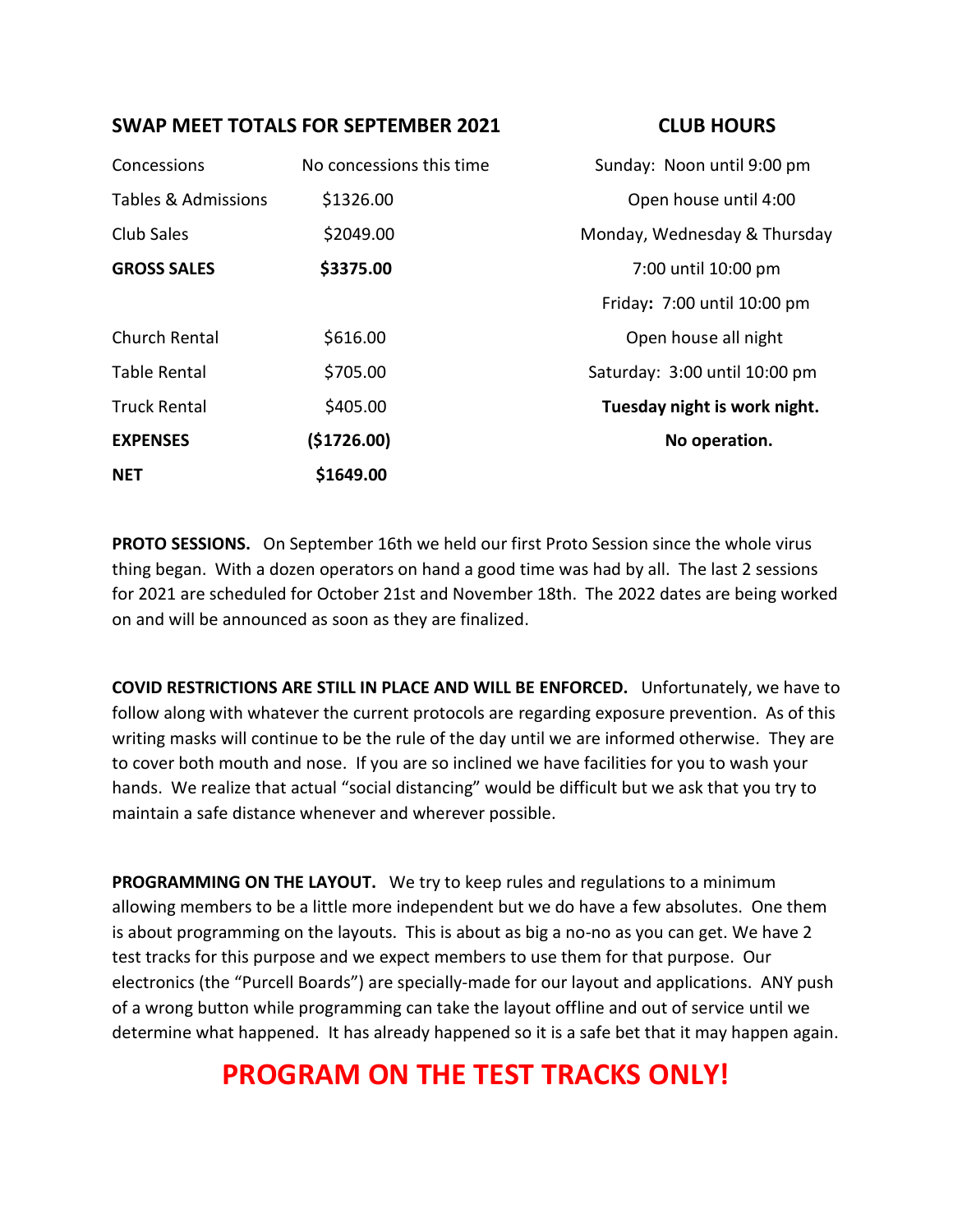**SWAP MEET.** After an almost 2-year hiatus our ability to have a swap meet was to be the last thing on our to do list to return to everything being normal. And with everything getting back to normal it should be a breeze. **WRONG!** After we got the go ahead to proceed with the swap we contacted our regular table vendor and found out much to our chagrin that they did not have any tables available for that night. So problem number 1 was to find a rental shop that could supply our quantity of tables (65 for those keeping count).

After a few phone calls we did successfully find someone who had tables available BUT their pick up and drop off schedules wouldn't work with the church so we would responsible for transporting them. So that brought us to problem number 2, securing a rental truck and since the table rental shop wasn't open on the weekend (you heard right) hanging on to the truck and tables until Monday. As luck would have it the U-Haul in Morton Grove was able to meet our truck requirements and give us a little bit of break on the price.

So let's see we have the tables, we have the truck so now we need to get two years worth of donations out of Bob's basement and out of the club room, loaded into the truck and off to the church where it can be unloaded.



Then after we empty the truck the first time we can go and pick up the tables, bring them back to the church, empty the truck a second time and get set up. Pretty simple stuff isn't it.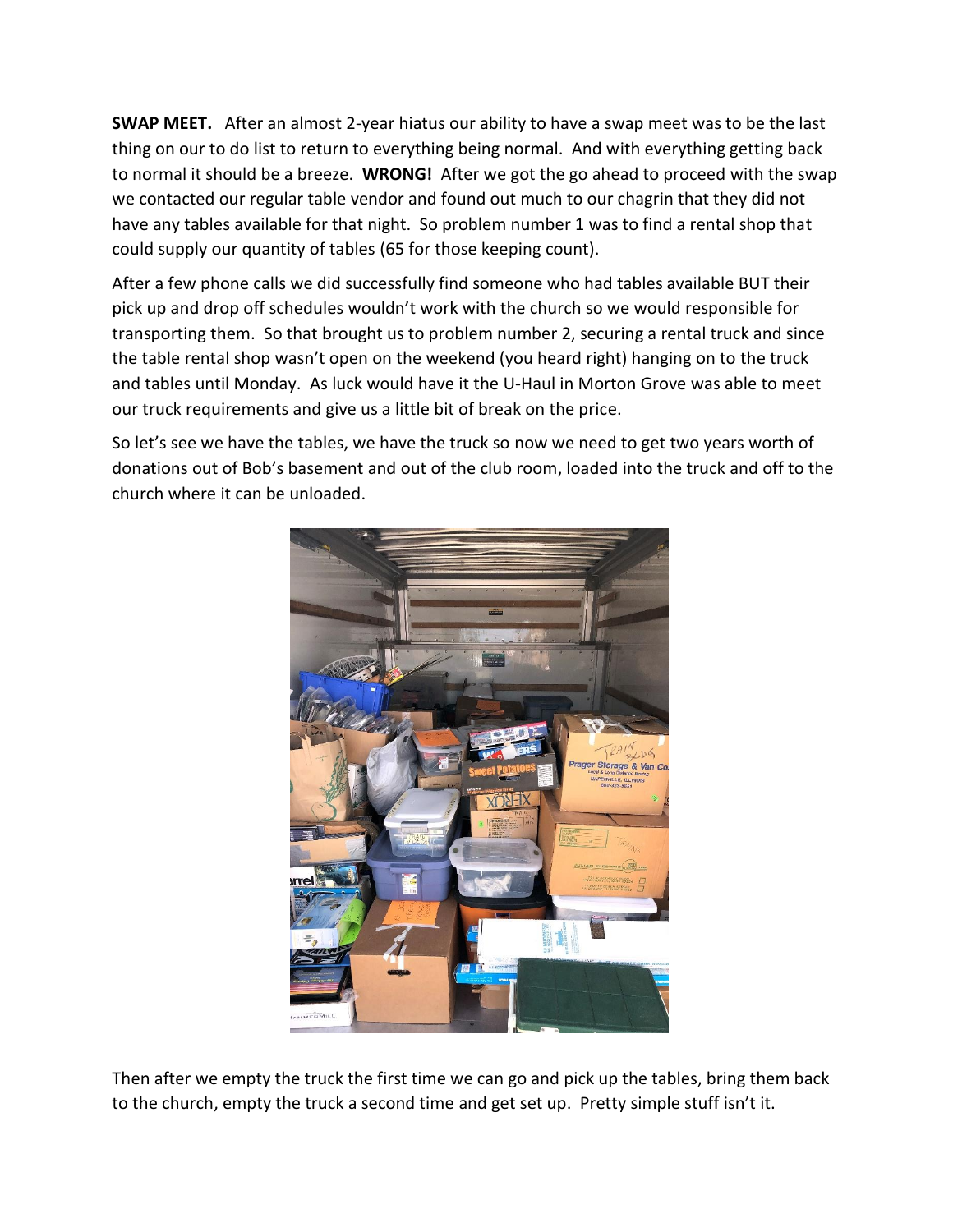BUT, you need bodies, a bunch of bodies to help load, unload, stack, unstack, lift, carry and otherwise get everything inside the church and fortunately we had a group of our members give of their time and effort to get all of this work done. More on that later.

So now we have tables, we have a truck, we have stuff to sell, we also have a bunch of tables reserved for other vendors and we had the people on hand ready to make things happen. What could go wrong?

The church called us the week of the swap and said no food sales will be permitted at the church - including the parking lot. This included anything fresh, in bags, prepackaged or in a can. People were allowed to bring in their own food but sales were not allowed. We also had to: ensure everyone wore a mask, have everyone sign a waiver and have a representative from the church on hand at our expense. Got to love surprises.

But when Friday arrived we were ready. With a truck, tables, items to sell, people, masks, waivers and restaurant lists in hand it was finally show time. And it was quite a show at that.







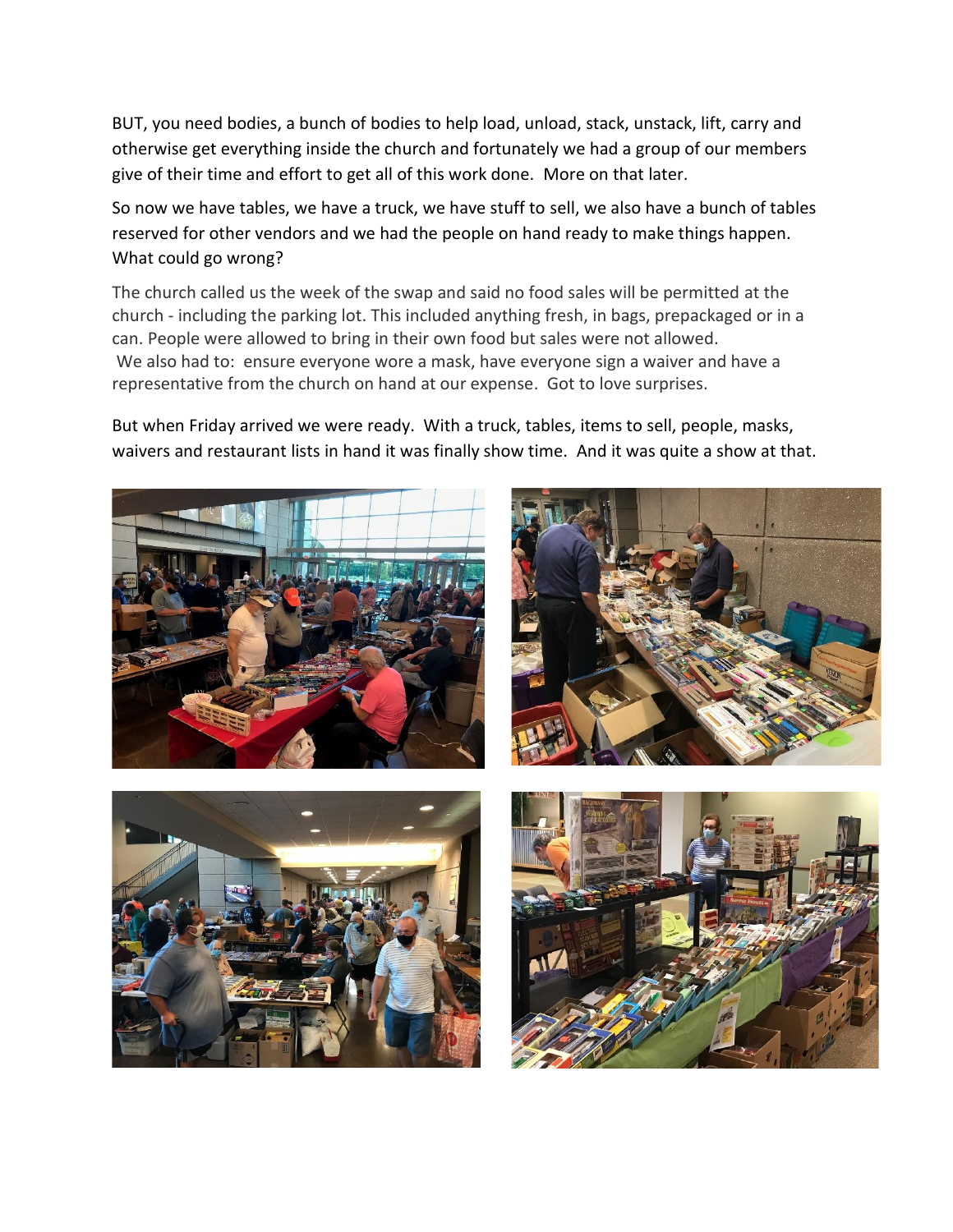After the show had wrapped for the night we had the pleasure of doing almost everything all over again only in reverse. We had to load some of the unsold trains in the truck, break down the tables and load them into the truck and finish loading the remainder of the trains. Bob P then took the truck full of tables and trains and parked it at his house. After unloading the trains on Saturday the truck sat until Monday morning when it was driven back to the rental shop. Dan H met him there and the tables were unloaded. Finally the truck was driven back to the U-Haul in Morton Grove and this show was officially in the books.

Admittedly if wasn't for selling all those donated items we would have taken a big-time hit on this event. But we were aware of that possibility and accepted the fact that even if we did lose money we were announcing that our swap meet was back and we were open for business.

Before we conclude this section we absolutely **MUST** make mention of and express our gratitude to our members and others who took vacation days or other time off work and gave their time and their muscle to help set up, take down, carry, load, drag, unload or check-in. Gib A., Steve C., Matt C., Don F., Zach G., Dan H., Karen H., Eric L., Anthony M., Nick N., Russ P., Dave P., Val S., Tim S., Don and Sam S. and Chuck S.

And lastly a huge amount of thanks go to Bob P. and Steve C. for their efforts that went above and beyond. Now we can only hope that the next one in January will be back to "normal".

**LAGRANGE NMRA SHOW.** We just received notice that the DuPage Division NMRA Show held in LaGrange every year is a go for 2022. It is scheduled for March 26th. We do plan on attending with our little display and spending time with the public. A sign-up sheet will be posted at the club in the future, don't be shy.

**C&NW HISTORICAL SOCIETY GET TOGETHER.** On Saturday November 20 the C&NW Historical Society will be holding their Chicago Area Get Together. We will be open for them to visit starting at 1:00 until around 9:00 and they have been given the OK to run if they wish. This Society has always been very supportive of our club so let's put on a good show for them.

**E-MAIL ADDRESSES.** Information and messages are being sent out from the club's address to members. Please send your current e-mail address to: "**[emrrc@comcast.net](mailto:emrrc@comcast.net)**". **This will be for club business only!**

**ELECTIONS.** There is one position up for election on the Board of Trustees this year. If you are interested in running then your letter / resume must be posted on the bulletin board no later than November 15th.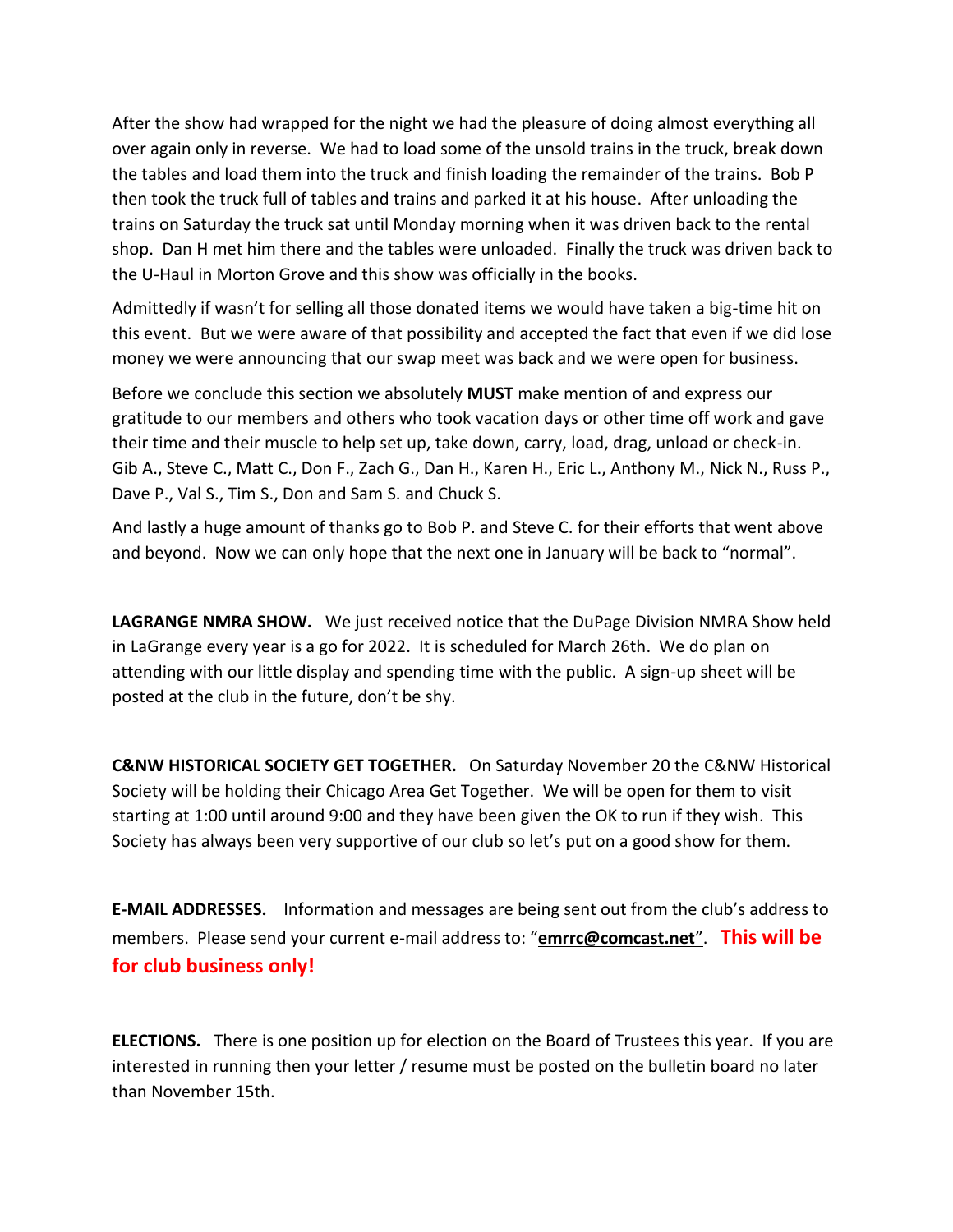**OPEN HOUSE BASICS.** There are a few simple and basic rules regarding that need to be addressed. **Key monitors are charged with enforcing these rules.**

Key Monitors: **check and clean the rest room if it's dirty.** I think you all know what we mean so we won't go into detail. Restock paper goods as needed.

For the HO layout train length is restricted to the three (3) longest tracks in the set up yard or the flags along the wall in block 19-20 show the maximum train length allowed. On the N scale the maximum length is the two (2) longest tracks in the set-up yard.

Equipment must be decorated and operating properly. If you have a piece of equipment that malfunctions three (3) times it is to be removed until it can be properly repaired.

Members are expected to conduct themselves in a proper manner. Be helpful and courteous to our visitors. Answer questions and if you don't know the correct answer then refer them to someone who does. Name tags are required. If you don't have one let us know and we'll get one made for you.

Eating is restricted to the Club Room. A candy bar or can of pop is OK around the layouts but be sure to clean up after yourself.

Keep the aisles clear as much as possible. We know they can be tight and congested at times but standing around holding up the wall isn't necessary and makes an already tight situation even tighter.

**OTHER IMPORTANT ITEMS.** Sometime back the Board decided to allow members to store their personal trains under the layouts. The criteria is that the containers be marked with the owners name, they must be locked and must be on wheels to facilitate movement when we need to get under the layout. We are asking again for you to restrict yourself to one container. The area is now getting congested and we do not like having to move 10 plastic containers around to fix something under the layout.

If you damage something be it track, scenery, throttles or whatever please report the damage to the key monitor so that they can write it down and we can fix it a soon as possible. We realize accidents happen.

Key monitors take note. Report any damage you may find or any problems that may arise during your time in charge. We cannot fix it if we don't know about it. Also report any shortages of supplies so that we can replace them. Note these items on the shift reports.

The work bench in the club room is for everybody to use. It is **NOT** a cutting, gluing, soldering or painting surface, you can use scrap cardboard or wood for these actions. When you are finished **we expect you to clean up after yourself** and put things away properly.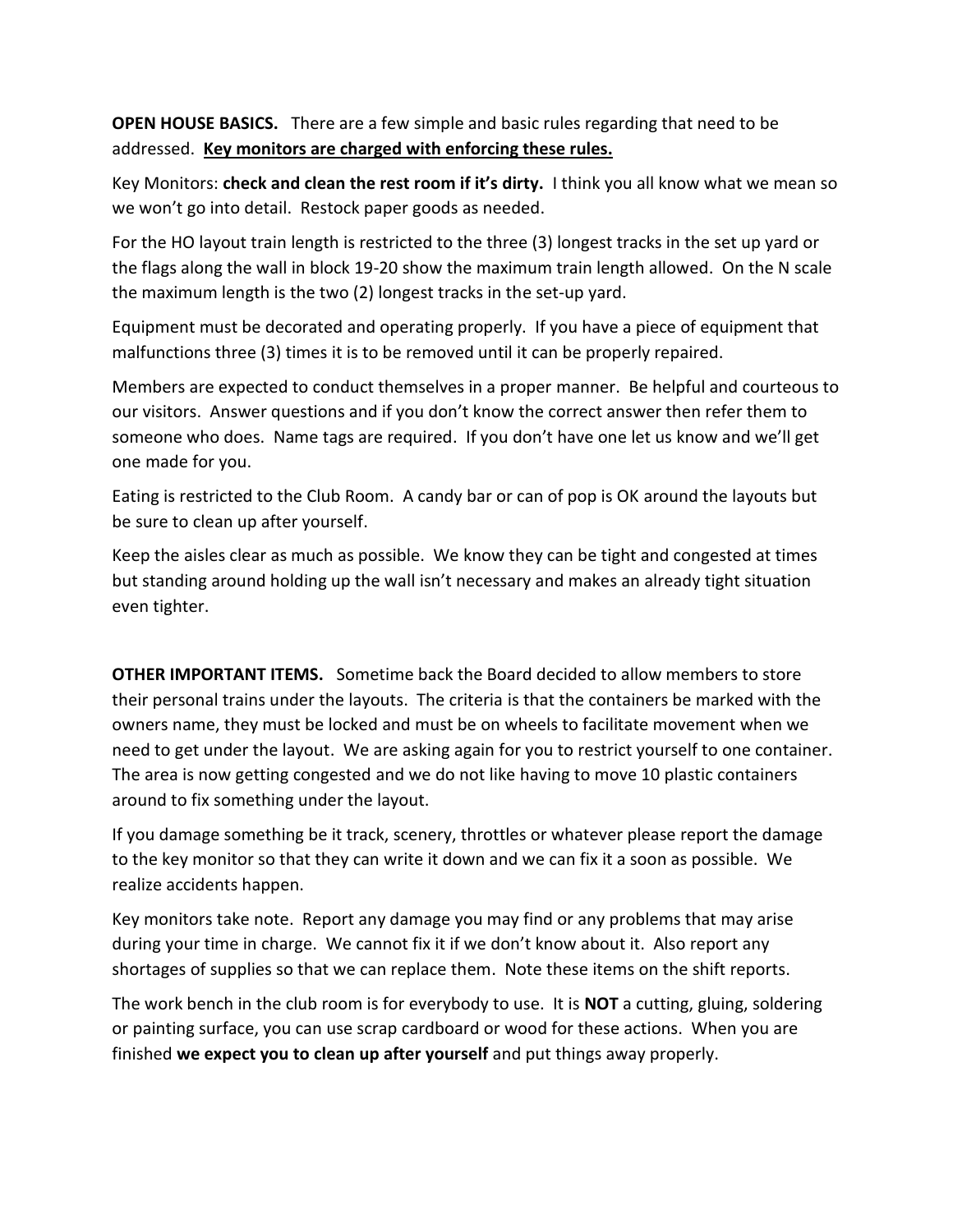**N SCALE NEWS.** Scenery has been continuing along the back wall and on to the second peninsula. The real change will be coming in the next few months in block 4. There will be a slight realignment of track and widening of the spacing to accommodate the installation of four bridges and a lower track with some possible industries.



**WORK NIGHTS.** With summer in the rearview mirror and outside activities getting curtailed we sure could use some hands taking care of things down here. There are numerous items that need to be repaired, replaced or upgraded. The crew that has been working on it already have been doing an outstanding job but we still have a rather lengthy list to get done. Scenery and other items are heading that list. A lot of the work that needs to be done is not glamorous but it is necessary.

The electronics of our layout are a big area of concern. As noted before the components for our system our custom made for us and not only are they susceptible to damage but with every commercial upgrade we have to make sure everything remains compatible. If you are interested in learning the electronics or if you already have a working knowledge and want to help please let us know.